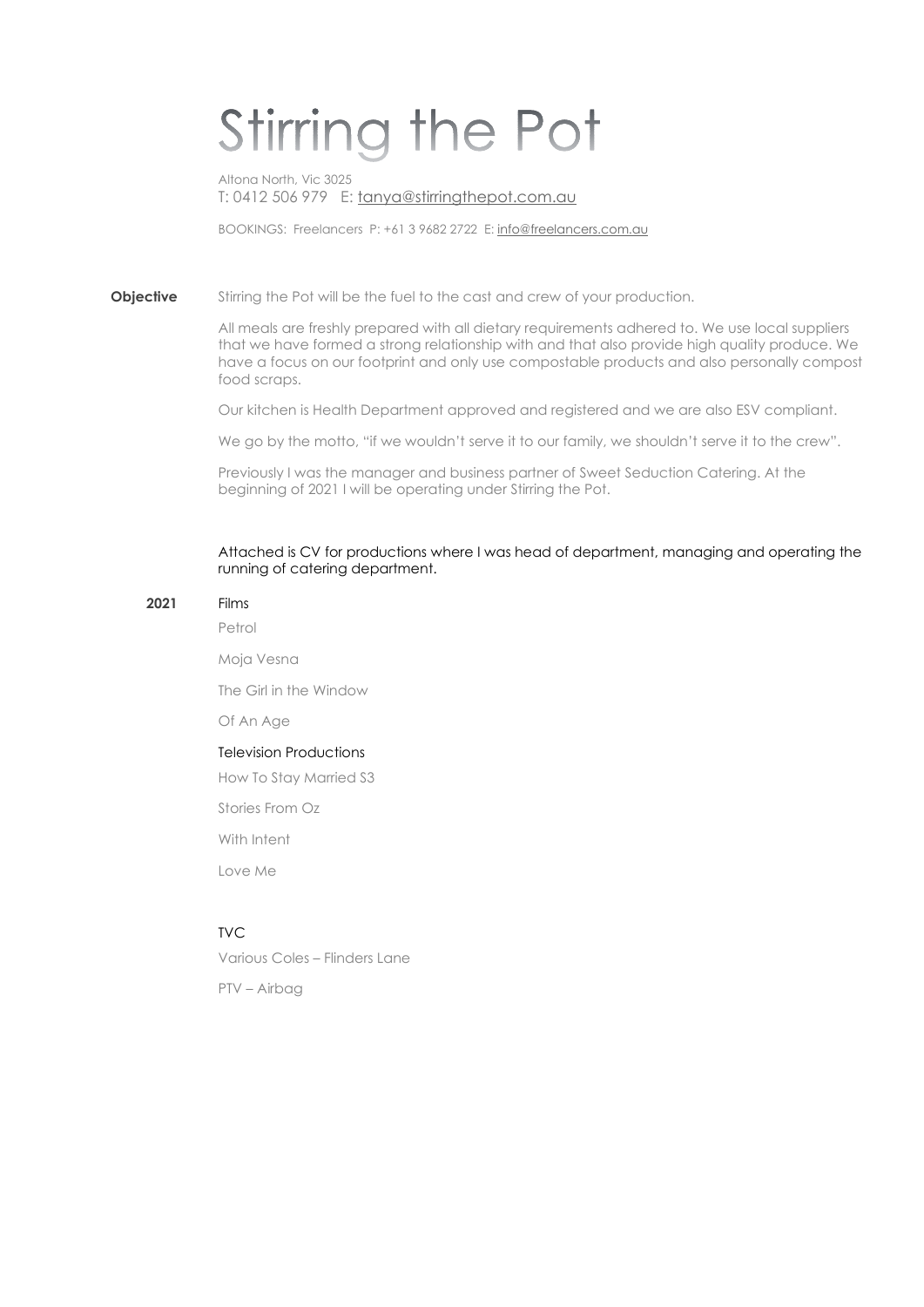| 2020 | <b>Television Productions</b>          |
|------|----------------------------------------|
|      | Dancing with the Stars                 |
|      | Why Are You Like This<br>Superwog      |
|      | <b>TVC</b>                             |
|      | Troy Sivan music clip - Collider       |
|      | Masked Singer Promo Shoot - Network 10 |
|      | Furphy - Good Oil                      |
|      | Lexus - Collider                       |
|      |                                        |
| 2019 | Film                                   |
|      | The Dry                                |
|      | <b>Television Productions</b>          |
|      | How To Stay Married S2                 |
|      | Lego Masters S2                        |
|      | Various TVC productions                |
|      |                                        |
| 2018 | Film                                   |
|      | Measure for Measure                    |
|      | <b>Television Productions</b>          |
|      | How To Stay Married S1                 |
|      | Lego Masters S1                        |
|      | Whistleblower - second unit            |
|      | Preacher – second unit                 |
|      | <b>Various TVC</b>                     |
|      |                                        |
| 2017 | Film                                   |
|      | Voice of the Bell                      |
|      | 2099: The Soldier Protocol             |
|      |                                        |
|      | <b>Television Productions</b>          |
|      | Mad As Hell                            |
|      | Ronny Chieng International Student     |
|      | Underbelly: Chopper                    |